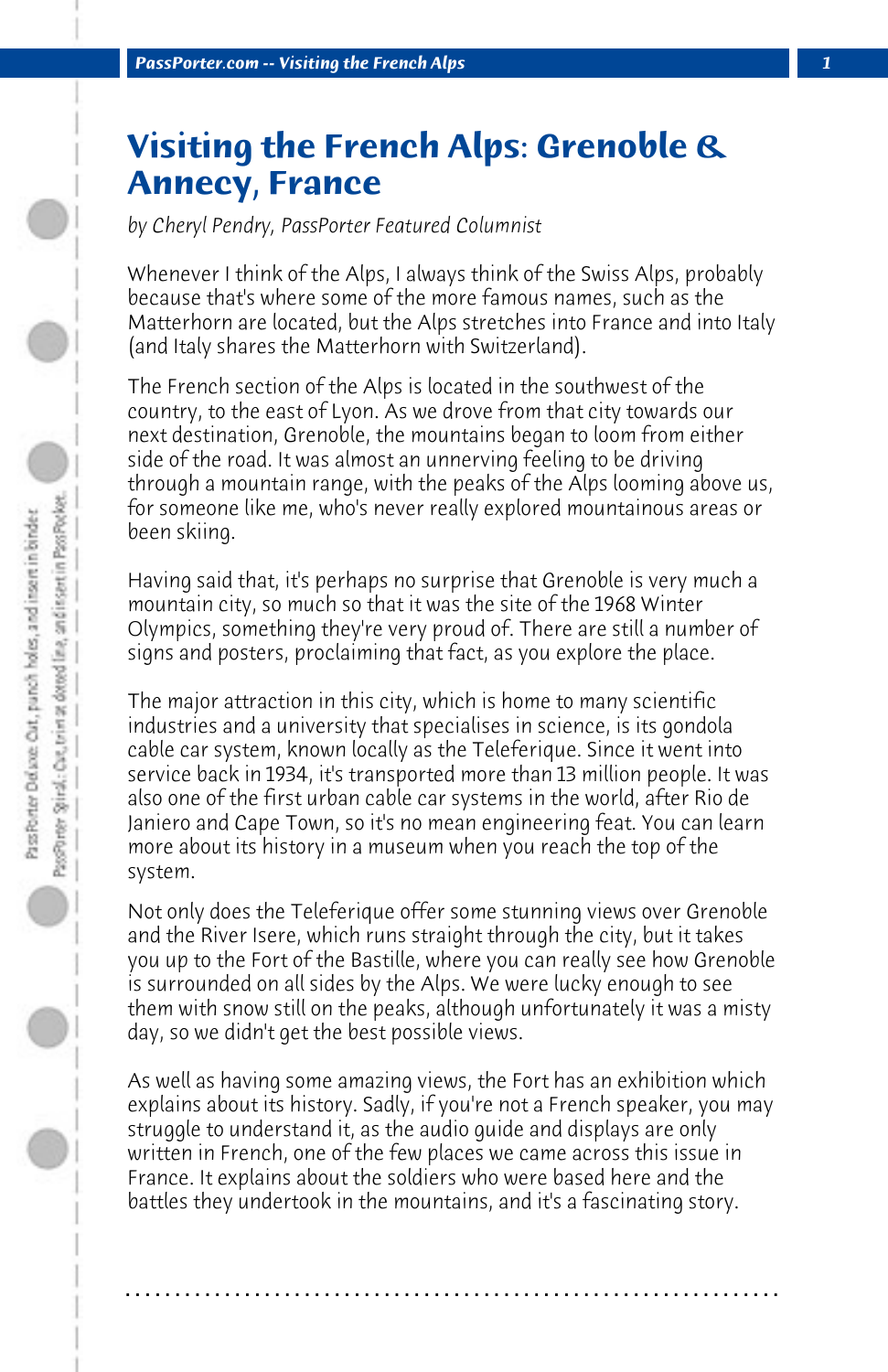Those who are brave enough can make their way up to the fort on foot, with my guidebooks cheerfully telling me that it would take an hour to climb up there. We declined that offer and the chance to take the half an hour walk back down into the city, but we could both imagine that it's probably a much more attractive proposition during the busy summer months, when the wait for the Teleferique is probably as bad as one of Disney's E-ticket attractions on a major holiday.

Although Grenoble is home to many modern buildings, thanks to its rich science history, the city's history can be seen around Place St. Andre, with medieval buildings dating back to the 13th century. The city is also proud of its history, with museums dedicated to Grenoble's art through the years and its local history, arts and crafts.

From Grenoble, we headed north through the French Alps, passing various towns on our way, including Aix-les-Bains, famed for its thermal baths, which the Romans enjoyed two thousand years earlier. Bearing in mind this history, it's no surprise to discover that this town is also home to a museum about the Roman artifacts that have been found here.

Our next stop was Annecy, which looked like a pretty town from the photos I'd seen in my guidebook, but even those photos didn't begin to prepare us for the beauty that awaited us. This really is a charming town, built on the northern end of Lac d'Annecy, and it was this lake and the surrounding mountains on its lakeside that produced such picture perfect views for us. Because we were visiting so early on in the season, the shoreline was almost deserted, but we could imagine how popular this must be in the summer, with both locals and visitors.

Amazingly, the town didn't always have such a picturesque place on its doorstep. Step back in time to the 1950s and it was a very different story, with the lake essentially one huge, stinking sewer, with waste water being poured into it. Fortunately, the town realised the impact that was having, not just on the health of people, but the visitors who came to the area. They cleaned up their act and, today, the lake is one of the cleanest in the world, only receiving rainwater, spring water and mountain streams, thanks to years of decontamination.

Away from the lake, there's also an old town to explore and one of the most striking buildings today is the Palais d'Isle, a prison which dates from the 12th century and is located in the middle of the Thiou canal.

We carried on with our journey northwards and, within a few miles, we were indeed heading into Switzerland and experiencing the more famous Swiss Alps. Our journey through the French side, however, is one that will stick with me for many years, with some truly breathtaking

**. . . . . . . . . . . . . . . . . . . . . . . . . . . . . . . . . . . . . . . . . . . . . . . . . . . . . . . . . . . . . . . . . .**